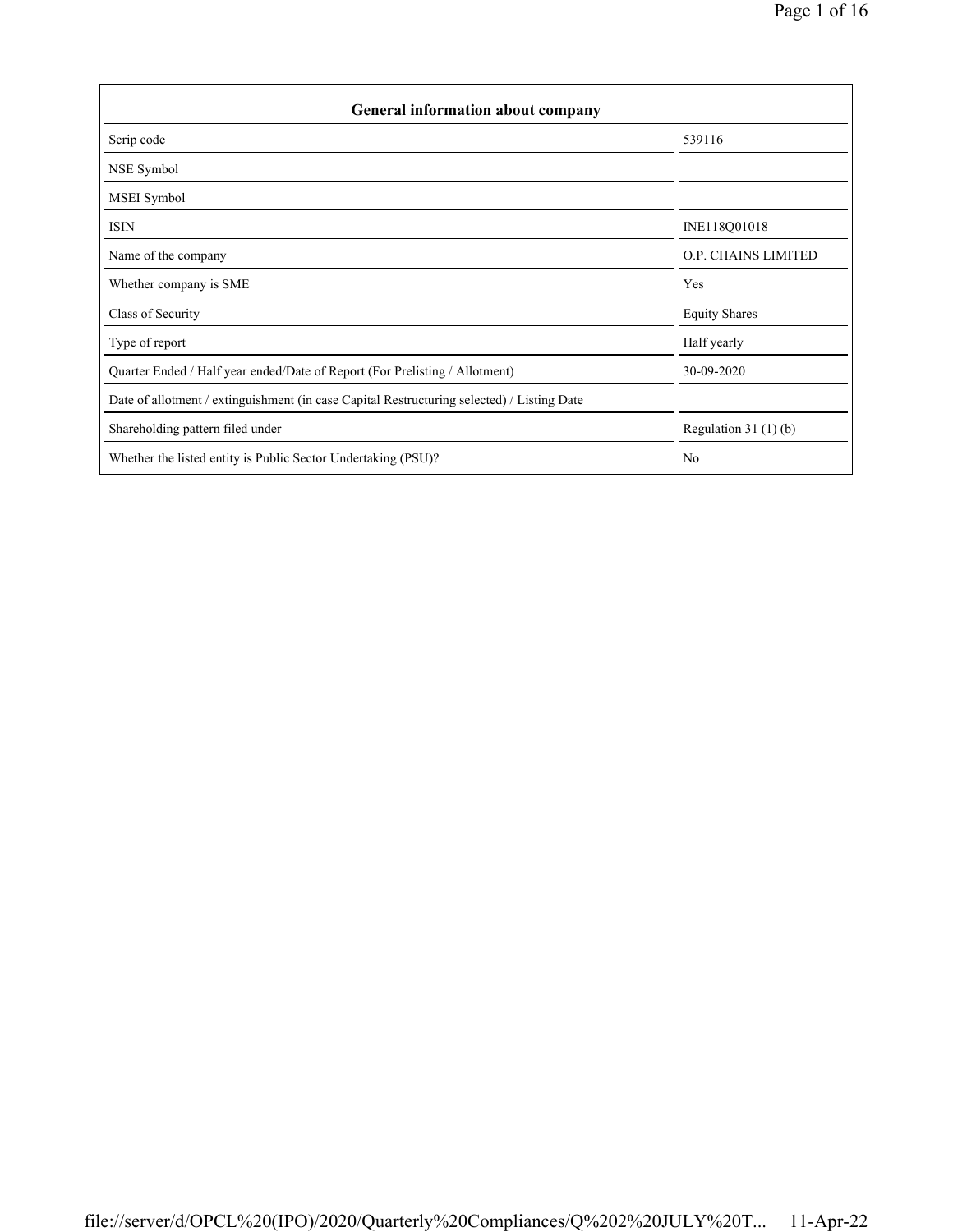|                | <b>Declaration</b>                                                                        |                |                                |                       |                             |  |  |  |  |  |
|----------------|-------------------------------------------------------------------------------------------|----------------|--------------------------------|-----------------------|-----------------------------|--|--|--|--|--|
| Sr.<br>No.     | Particular                                                                                | Yes/No         | Promoter and<br>Promoter Group | Public<br>shareholder | Non Promoter-<br>Non Public |  |  |  |  |  |
|                | Whether the Listed Entity has issued any partly paid<br>up shares?                        | No             | No                             | No                    | N <sub>0</sub>              |  |  |  |  |  |
| 2              | Whether the Listed Entity has issued any Convertible<br>Securities?                       | No             | No                             | No                    | No                          |  |  |  |  |  |
| $\overline{3}$ | Whether the Listed Entity has issued any Warrants?                                        | N <sub>0</sub> | N <sub>0</sub>                 | N <sub>0</sub>        | N <sub>0</sub>              |  |  |  |  |  |
| 4              | Whether the Listed Entity has any shares against<br>which depository receipts are issued? | No             | N <sub>0</sub>                 | N <sub>0</sub>        | N <sub>0</sub>              |  |  |  |  |  |
| 5              | Whether the Listed Entity has any shares in locked-in?                                    | N <sub>0</sub> | N <sub>0</sub>                 | No                    | N <sub>0</sub>              |  |  |  |  |  |
| 6              | Whether any shares held by promoters are pledge or<br>otherwise encumbered?               | No             | No                             |                       |                             |  |  |  |  |  |
| 7              | Whether company has equity shares with differential<br>voting rights?                     | No             | No                             | N <sub>0</sub>        | N <sub>0</sub>              |  |  |  |  |  |
| 8              | Whether the listed entity has any significant beneficial<br>owner?                        | Yes            |                                |                       |                             |  |  |  |  |  |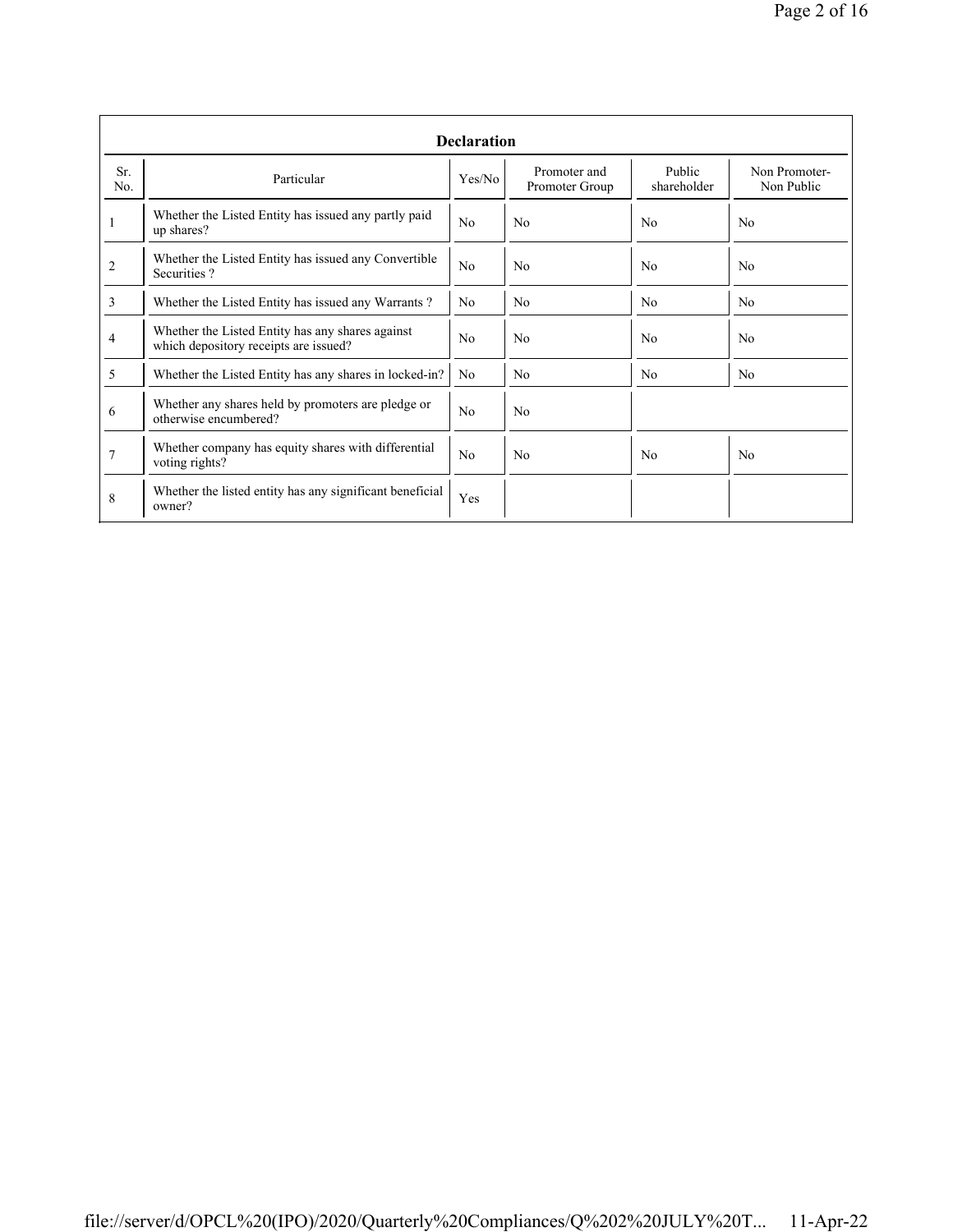|                 |                                           |                                  |                        |                                 |                                    |                             | Table I - Summary Statement holding of specified securities |                                                                  |               |         |                                   |  |
|-----------------|-------------------------------------------|----------------------------------|------------------------|---------------------------------|------------------------------------|-----------------------------|-------------------------------------------------------------|------------------------------------------------------------------|---------------|---------|-----------------------------------|--|
| Category<br>(I) |                                           | Nos. Of<br>shareholders<br>(III) | No. of<br>fully        | No.<br>Of<br>Partly             | No. Of                             | Total<br>nos.               | Shareholding<br>as a $%$ of<br>total no. of                 | Number of Voting Rights held in each<br>class of securities (IX) |               |         |                                   |  |
|                 | Category<br>of<br>shareholder             |                                  | paid up<br>equity      | paid-<br>up                     | shares<br>underlying<br>Depository | shares<br>held<br>$(VII) =$ | shares<br>(calculated as                                    | No of Voting (XIV) Rights                                        |               |         |                                   |  |
|                 | (II)                                      |                                  | shares<br>held<br>(IV) | equity<br>shares<br>held<br>(V) | Receipts<br>(VI)                   | $(IV)$ +<br>$(V)$ +<br>(VI) | per SCRR,<br>1957) (VIII)<br>As a $%$ of<br>$(A+B+C2)$      | Class<br>eg: $X$                                                 | Class<br>eg:y | Total   | Total as a<br>$%$ of<br>$(A+B+C)$ |  |
| (A)             | Promoter<br>&<br>Promoter<br>Group        | 9                                | 3885100                |                                 |                                    | 3885100                     | 56.72                                                       | 3885100                                                          |               | 3885100 | 56.68                             |  |
| (B)             | Public                                    | 36                               | 2964900                |                                 |                                    | 2964900                     | 43.28                                                       | 2969900                                                          |               | 2969900 | 43.32                             |  |
| (C)             | Non<br>Promoter-<br>Non Public            |                                  |                        |                                 |                                    |                             |                                                             |                                                                  |               |         |                                   |  |
| (C1)            | <b>Shares</b><br>underlying<br><b>DRs</b> |                                  |                        |                                 |                                    |                             |                                                             |                                                                  |               |         |                                   |  |
| (C2)            | Shares held<br>by<br>Employee<br>Trusts   |                                  |                        |                                 |                                    |                             |                                                             |                                                                  |               |         |                                   |  |
|                 | Total                                     | 45                               | 6850000                |                                 |                                    | 6850000                     | 100                                                         | 6855000                                                          |               | 6855000 | 100                               |  |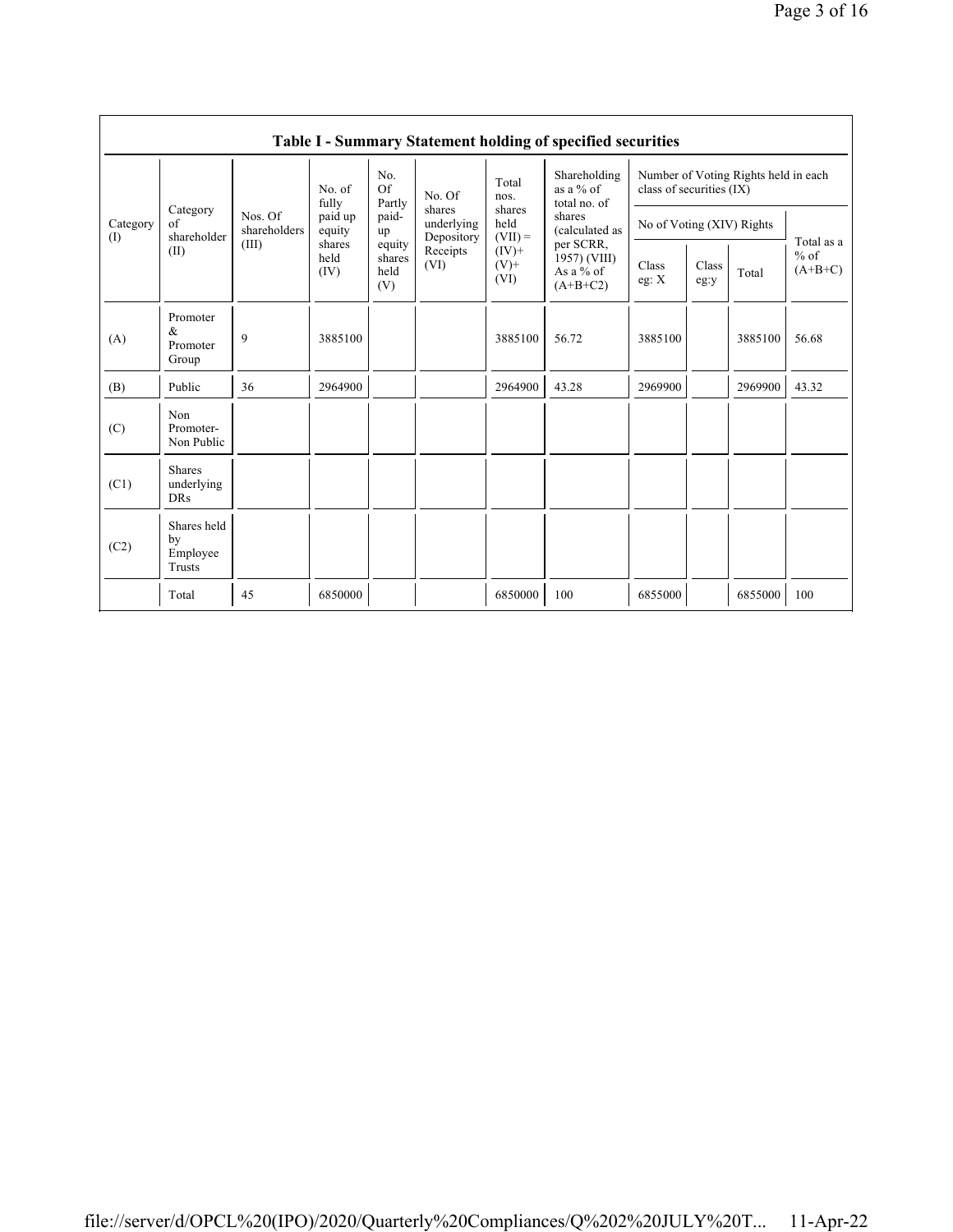|                                        |                                           |                                                                                          |                                       |                                                                                                                           | Table I - Summary Statement holding of specified securities                                     |                                        |                                                         |                                                                               |                                                  |                                           |
|----------------------------------------|-------------------------------------------|------------------------------------------------------------------------------------------|---------------------------------------|---------------------------------------------------------------------------------------------------------------------------|-------------------------------------------------------------------------------------------------|----------------------------------------|---------------------------------------------------------|-------------------------------------------------------------------------------|--------------------------------------------------|-------------------------------------------|
| Category<br>$\left( \mathrm{I}\right)$ | Category<br>of<br>shareholder<br>(II)     | No. Of<br><b>Shares</b><br>Underlying<br>Outstanding<br>convertible<br>securities<br>(X) | No. of<br><b>Shares</b><br>Underlying | No. Of<br><b>Shares</b><br>Underlying<br>Outstanding<br>convertible<br>securities<br>and No. Of<br>Warrants<br>$(X_i)(a)$ | Shareholding,<br>as a $\%$<br>assuming full<br>conversion of<br>convertible<br>securities (as a | Number of<br>Locked in<br>shares (XII) |                                                         | Number of<br><b>Shares</b><br>pledged or<br>otherwise<br>encumbered<br>(XIII) |                                                  | Number of<br>equity shares                |
|                                        |                                           |                                                                                          | Outstanding<br>Warrants<br>$(X_i)$    |                                                                                                                           | percentage of<br>diluted share<br>capital) $(XI)$ =<br>$(VII)+(X)$ As a<br>$%$ of<br>$(A+B+C2)$ | No.<br>(a)                             | As a<br>$%$ of<br>total<br><b>Shares</b><br>held<br>(b) | No.<br>(a)                                                                    | As a<br>$%$ of<br>total<br>Shares<br>held<br>(b) | held in<br>dematerialized<br>form $(XIV)$ |
| (A)                                    | Promoter<br>&<br>Promoter<br>Group        |                                                                                          |                                       |                                                                                                                           | 56.72                                                                                           |                                        |                                                         |                                                                               |                                                  | 3885100                                   |
| (B)                                    | Public                                    |                                                                                          |                                       |                                                                                                                           | 43.28                                                                                           |                                        |                                                         |                                                                               |                                                  | 2964900                                   |
| (C)                                    | Non<br>Promoter-<br>Non Public            |                                                                                          |                                       |                                                                                                                           |                                                                                                 |                                        |                                                         |                                                                               |                                                  |                                           |
| (C1)                                   | <b>Shares</b><br>underlying<br><b>DRs</b> |                                                                                          |                                       |                                                                                                                           |                                                                                                 |                                        |                                                         |                                                                               |                                                  |                                           |
| (C2)                                   | Shares held<br>by<br>Employee<br>Trusts   |                                                                                          |                                       |                                                                                                                           |                                                                                                 |                                        |                                                         |                                                                               |                                                  |                                           |
|                                        | Total                                     |                                                                                          |                                       |                                                                                                                           | 100                                                                                             |                                        |                                                         |                                                                               |                                                  | 6850000                                   |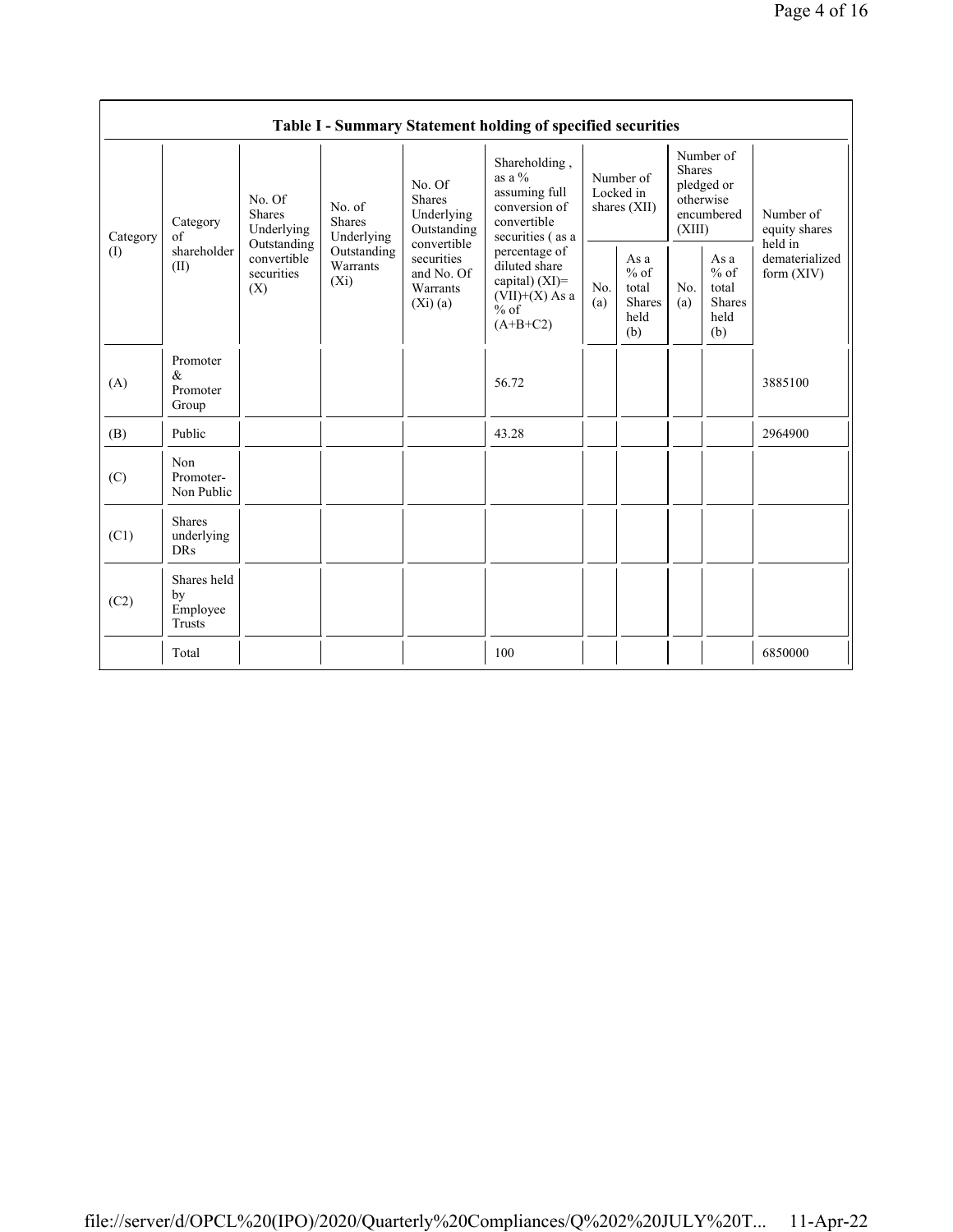|                                                                                                |                                                                                                                     |                         | No. of                     | No.<br>Of<br>Partly             | No. Of                             | Total<br>nos.               | Shareholding<br>as a % of<br>total no. of        | Number of Voting Rights held in<br>each class of securities (IX) |               |         |                                 |
|------------------------------------------------------------------------------------------------|---------------------------------------------------------------------------------------------------------------------|-------------------------|----------------------------|---------------------------------|------------------------------------|-----------------------------|--------------------------------------------------|------------------------------------------------------------------|---------------|---------|---------------------------------|
| Sr.                                                                                            | Category $\&$<br>Name of the                                                                                        | Nos. Of<br>shareholders | fully<br>paid up<br>equity | paid-<br>up                     | shares<br>underlying<br>Depository | shares<br>held<br>$(VII) =$ | shares<br>(calculated<br>as per                  | No of Voting (XIV) Rights                                        |               |         | Total<br>as a $\%$              |
|                                                                                                | Shareholders (I)                                                                                                    | (III)                   | shares<br>held (IV)        | equity<br>shares<br>held<br>(V) | Receipts<br>(VI)                   | $(IV)+$<br>$(V)$ +<br>(VI)  | SCRR,<br>1957) (VIII)<br>As a % of<br>$(A+B+C2)$ | Class eg:<br>X                                                   | Class<br>eg:y | Total   | of<br>Total<br>Voting<br>rights |
| А                                                                                              | Table II - Statement showing shareholding pattern of the Promoter and Promoter Group                                |                         |                            |                                 |                                    |                             |                                                  |                                                                  |               |         |                                 |
| (1)                                                                                            | Indian                                                                                                              |                         |                            |                                 |                                    |                             |                                                  |                                                                  |               |         |                                 |
| (a)                                                                                            | Individuals/Hindu<br>undivided Family                                                                               | $\,8\,$                 | 3835100                    |                                 |                                    | 3835100                     | 55.99                                            | 3835100                                                          |               | 3835100 | 55.95                           |
| (d)                                                                                            | Any Other<br>(specify)                                                                                              | $\mathbf{1}$            | 50000                      |                                 |                                    | 50000                       | 0.73                                             | 50000                                                            |               | 50000   | 0.73                            |
| Sub-Total<br>(A)(1)                                                                            |                                                                                                                     | 9                       | 3885100                    |                                 |                                    | 3885100                     | 56.72                                            | 3885100                                                          |               | 3885100 | 56.68                           |
| (2)                                                                                            | Foreign                                                                                                             |                         |                            |                                 |                                    |                             |                                                  |                                                                  |               |         |                                 |
| Total<br>Shareholding<br>of Promoter<br>and<br>Promoter<br>Group $(A)=$<br>$(A)(1)+(A)$<br>(2) |                                                                                                                     | 9                       | 3885100                    |                                 |                                    | 3885100                     | 56.72                                            | 3885100                                                          |               | 3885100 | 56.68                           |
| B                                                                                              | Table III - Statement showing shareholding pattern of the Public shareholder                                        |                         |                            |                                 |                                    |                             |                                                  |                                                                  |               |         |                                 |
| (1)                                                                                            | Institutions                                                                                                        |                         |                            |                                 |                                    |                             |                                                  |                                                                  |               |         |                                 |
| (3)                                                                                            | Non-institutions                                                                                                    |                         |                            |                                 |                                    |                             |                                                  |                                                                  |               |         |                                 |
| (a(i))                                                                                         | Individuals -<br>i.Individual<br>shareholders<br>holding nominal<br>share capital up<br>to Rs. 2 lakhs.             | 23                      | 220000                     |                                 |                                    | 220000                      | 3.21                                             | 220000                                                           |               | 220000  | 3.21                            |
| (a(ii))                                                                                        | Individuals - ii.<br>Individual<br>shareholders<br>holding nominal<br>share capital in<br>excess of Rs. 2<br>lakhs. | 3                       | 320000                     |                                 |                                    | 320000                      | 4.67                                             | 320000                                                           |               | 320000  | 4.67                            |
| (e)                                                                                            | Any Other<br>(specify)                                                                                              | 10                      | 2424900                    |                                 |                                    | 2424900                     | 35.4                                             | 2429900                                                          |               | 2429900 | 35.45                           |
| Sub-Total<br>(B)(3)                                                                            |                                                                                                                     | 36                      | 2964900                    |                                 |                                    | 2964900                     | 43.28                                            | 2969900                                                          |               | 2969900 | 43.32                           |
| <b>Total Public</b><br>Shareholding<br>$(B)=(B)(1)+$<br>$(B)(2)+(B)$                           |                                                                                                                     | 36                      | 2964900                    |                                 |                                    | 2964900                     | 43.28                                            | 2969900                                                          |               | 2969900 | 43.32                           |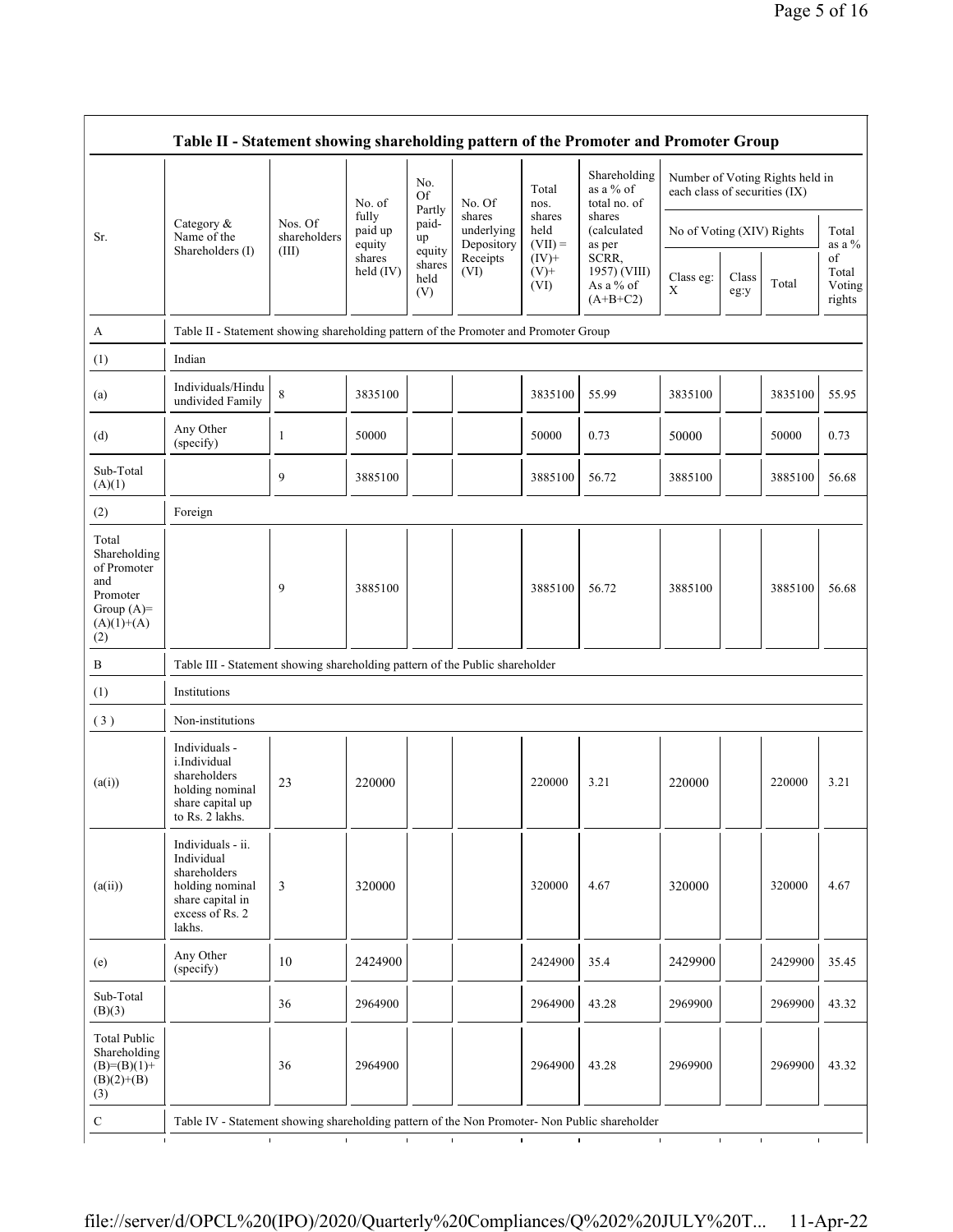| Total<br>$A+B+C2$ ) | -45 | 6850000 |  | 6850000 | 100 | 6855000 | 6855000 | 100 |
|---------------------|-----|---------|--|---------|-----|---------|---------|-----|
| Total<br>$(A+B+C)$  | -45 | 6850000 |  | 6850000 | 100 | 6855000 | 6855000 | 100 |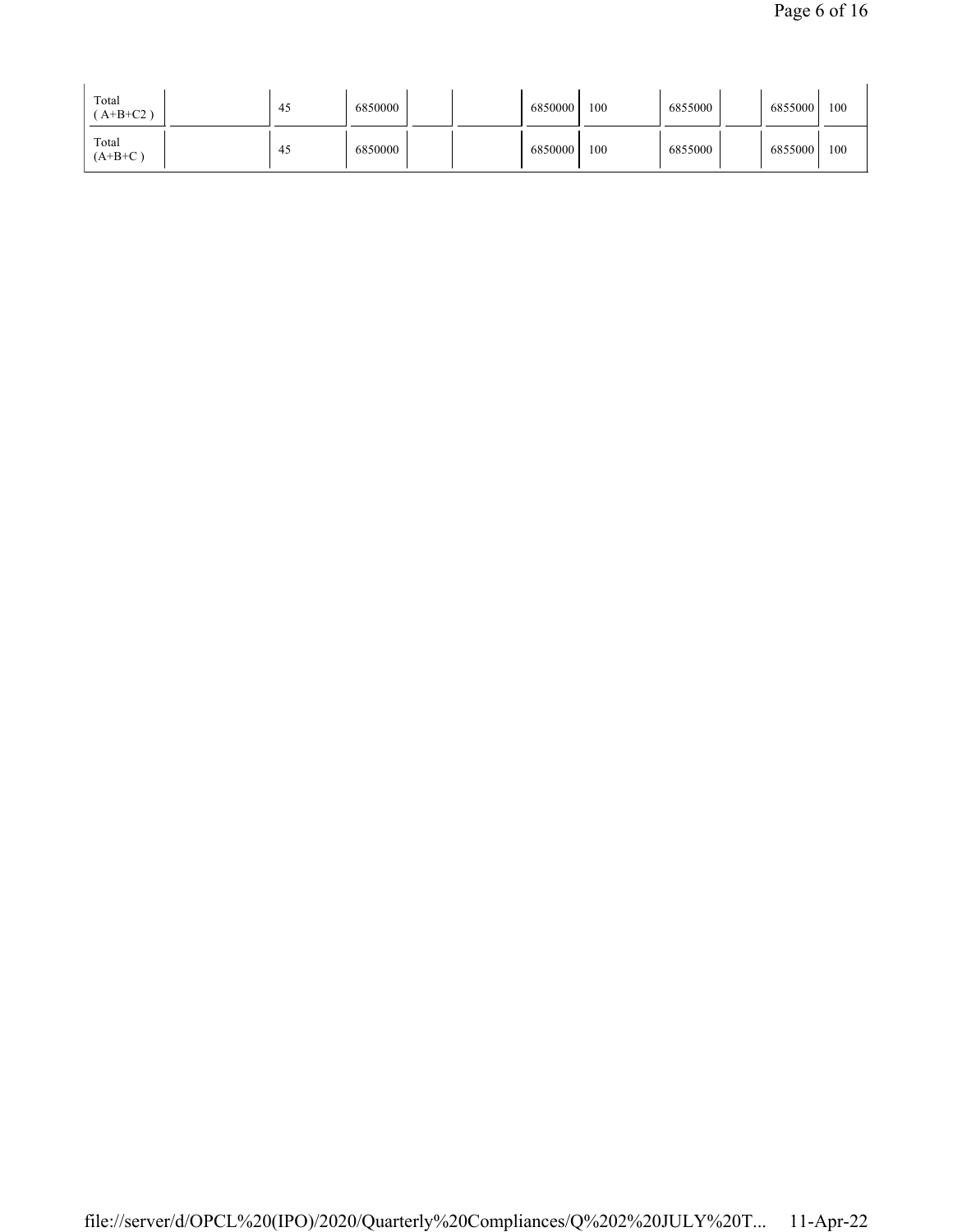| Table II - Statement showing shareholding pattern of the Promoter and Promoter Group    |                                                                                         |                                                                                      |                                                           |                                                                                                            |                                        |                                                    |                         |                                                    |                                       |  |
|-----------------------------------------------------------------------------------------|-----------------------------------------------------------------------------------------|--------------------------------------------------------------------------------------|-----------------------------------------------------------|------------------------------------------------------------------------------------------------------------|----------------------------------------|----------------------------------------------------|-------------------------|----------------------------------------------------|---------------------------------------|--|
| Sr.                                                                                     | No. Of<br><b>Shares</b><br>Underlying<br>Outstanding<br>convertible<br>securities $(X)$ | No. of<br><b>Shares</b><br>Underlying<br>Outstanding                                 | No. Of Shares<br>Underlying<br>Outstanding<br>convertible | Shareholding, as<br>a % assuming full<br>conversion of<br>convertible<br>securities (as a<br>percentage of | Number of<br>Locked in<br>shares (XII) |                                                    | <b>Shares</b><br>(XIII) | Number of<br>pledged or<br>otherwise<br>encumbered | Number of<br>equity shares<br>held in |  |
|                                                                                         |                                                                                         | Warrants<br>No. Of<br>$(X_i)$<br>(a)                                                 | securities and<br>Warrants (Xi)                           | diluted share<br>capital) (XI)=<br>(VII)+(X) As a %<br>of $(A+B+C2)$                                       | No.<br>(a)                             | As a %<br>of total<br><b>Shares</b><br>held<br>(b) | No.<br>(a)              | As a %<br>of total<br>Shares<br>held<br>(b)        | dematerialized<br>form (XIV)          |  |
| A                                                                                       |                                                                                         | Table II - Statement showing shareholding pattern of the Promoter and Promoter Group |                                                           |                                                                                                            |                                        |                                                    |                         |                                                    |                                       |  |
| (1)                                                                                     | Indian                                                                                  |                                                                                      |                                                           |                                                                                                            |                                        |                                                    |                         |                                                    |                                       |  |
| (a)                                                                                     |                                                                                         |                                                                                      |                                                           | 55.99                                                                                                      |                                        |                                                    |                         |                                                    | 3835100                               |  |
| (d)                                                                                     |                                                                                         |                                                                                      |                                                           | 0.73                                                                                                       |                                        |                                                    |                         |                                                    | 50000                                 |  |
| Sub-Total (A)<br>(1)                                                                    |                                                                                         |                                                                                      |                                                           | 56.72                                                                                                      |                                        |                                                    |                         |                                                    | 3885100                               |  |
| (2)                                                                                     | Foreign                                                                                 |                                                                                      |                                                           |                                                                                                            |                                        |                                                    |                         |                                                    |                                       |  |
| Total<br>Shareholding<br>of Promoter<br>and Promoter<br>Group $(A)=$<br>$(A)(1)+(A)(2)$ |                                                                                         |                                                                                      |                                                           | 56.72                                                                                                      |                                        |                                                    |                         |                                                    | 3885100                               |  |
| B                                                                                       |                                                                                         |                                                                                      |                                                           | Table III - Statement showing shareholding pattern of the Public shareholder                               |                                        |                                                    |                         |                                                    |                                       |  |
| (1)                                                                                     | Institutions                                                                            |                                                                                      |                                                           |                                                                                                            |                                        |                                                    |                         |                                                    |                                       |  |
| (3)                                                                                     | Non-institutions                                                                        |                                                                                      |                                                           |                                                                                                            |                                        |                                                    |                         |                                                    |                                       |  |
| (a(i))                                                                                  |                                                                                         |                                                                                      |                                                           | 3.21                                                                                                       |                                        |                                                    |                         |                                                    | 220000                                |  |
| (a(ii))                                                                                 |                                                                                         |                                                                                      |                                                           | 4.67                                                                                                       |                                        |                                                    |                         |                                                    | 320000                                |  |
| (e)                                                                                     |                                                                                         |                                                                                      |                                                           | 35.4                                                                                                       |                                        |                                                    |                         |                                                    | 2424900                               |  |
| Sub-Total (B)<br>(3)                                                                    |                                                                                         |                                                                                      |                                                           | 43.28                                                                                                      |                                        |                                                    |                         |                                                    | 2964900                               |  |
| <b>Total Public</b><br>Shareholding<br>$(B)= (B)(1) +$<br>$(B)(2)+(B)(3)$               |                                                                                         |                                                                                      |                                                           | 43.28                                                                                                      |                                        |                                                    |                         |                                                    | 2964900                               |  |
| $\mathbf C$                                                                             |                                                                                         |                                                                                      |                                                           | Table IV - Statement showing shareholding pattern of the Non Promoter- Non Public shareholder              |                                        |                                                    |                         |                                                    |                                       |  |
| Total<br>$(A+B+C2)$                                                                     |                                                                                         |                                                                                      |                                                           | 100                                                                                                        |                                        |                                                    |                         |                                                    | 6850000                               |  |
| Total<br>$(A+B+C)$                                                                      |                                                                                         |                                                                                      |                                                           | 100                                                                                                        |                                        |                                                    |                         |                                                    | 6850000                               |  |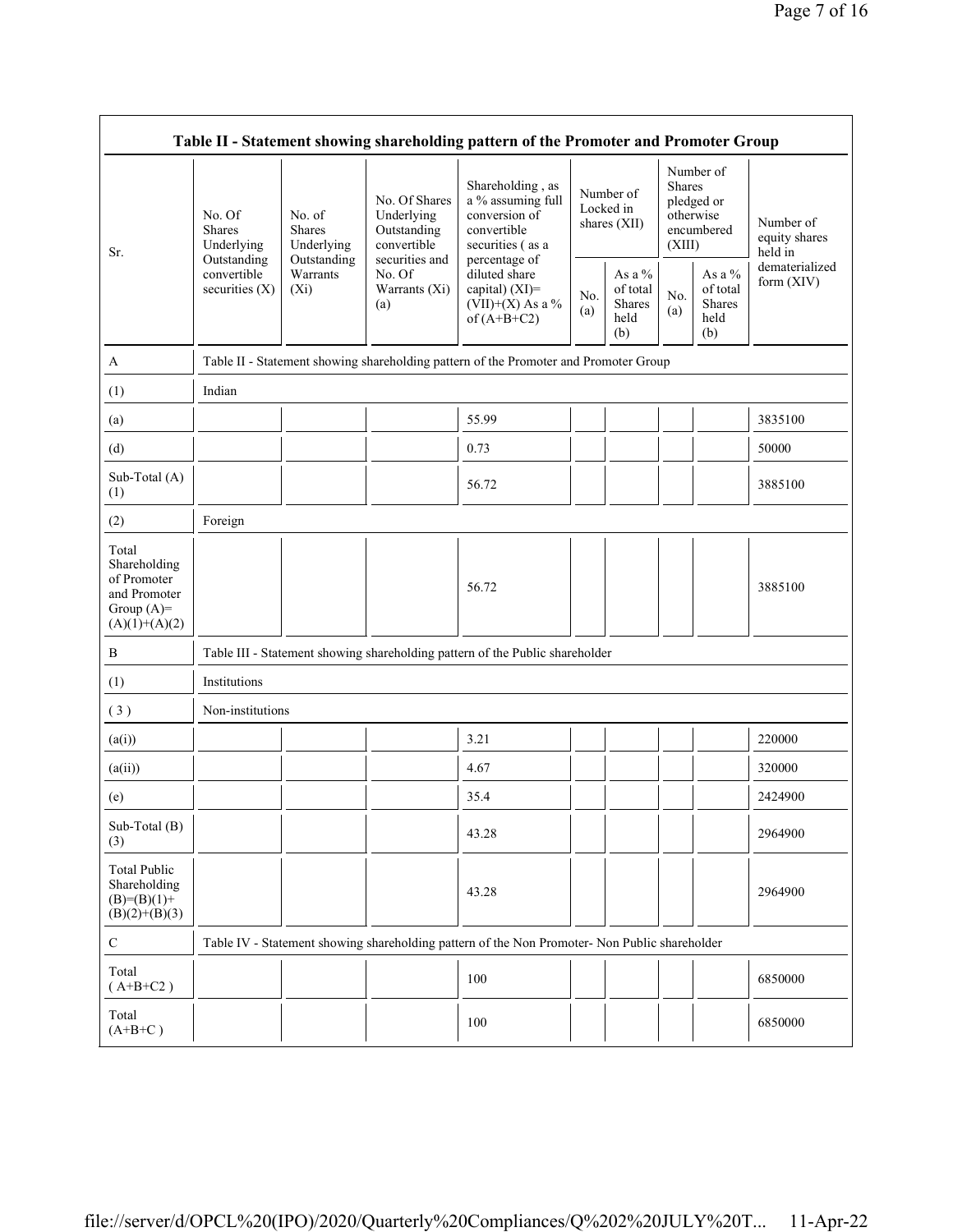| Individuals/Hindu undivided Family                                                                                         |                                                               |                                               |                                       |                                |                   |                             |                                |  |  |
|----------------------------------------------------------------------------------------------------------------------------|---------------------------------------------------------------|-----------------------------------------------|---------------------------------------|--------------------------------|-------------------|-----------------------------|--------------------------------|--|--|
| Searial No.                                                                                                                | $\mathbf{1}$                                                  | $\sqrt{2}$                                    | $\mathfrak z$                         | $\overline{4}$                 | 5                 | 6                           | $\boldsymbol{7}$               |  |  |
| Name of the<br>Shareholders<br>(I)                                                                                         | OM<br><b>PRAKASH</b><br><b>AGARWAL</b>                        | <b>SATISH</b><br><b>KUMAR</b><br><b>GOYAL</b> | <b>ASHOK</b><br><b>KUMAR</b><br>GOYAL | <b>KUSUM</b><br><b>AGARWAL</b> | <b>HEERA DEVI</b> | <b>MOON</b><br><b>GOYAL</b> | <b>SHOBHIK</b><br><b>GOYAL</b> |  |  |
| PAN(II)                                                                                                                    | AAKPA8385Q                                                    | AAPPG6375H                                    | AARPG3149D                            | AAYPA0762F                     | AAZPD2911Q        | ACXPG5181D                  | AJIPG8286B                     |  |  |
| No. of fully<br>paid up equity<br>shares held<br>(IV)                                                                      | 968100                                                        | 1180000                                       | 1300000                               | 4000                           | 82000             | 1000                        | 100000                         |  |  |
| No. Of Partly<br>paid-up equity<br>shares held $(V)$                                                                       |                                                               |                                               |                                       |                                |                   |                             |                                |  |  |
| No. Of shares<br>underlying<br>Depository<br>Receipts (VI)                                                                 |                                                               |                                               |                                       |                                |                   |                             |                                |  |  |
| Total nos.<br>shares held<br>$(VII) = (IV) +$<br>$(V)$ + $(VI)$                                                            | 968100                                                        | 1180000                                       | 1300000                               | 4000                           | 82000             | 1000                        | 100000                         |  |  |
| Shareholding<br>as a % of total<br>no. of shares<br>(calculated as<br>per SCRR,<br>1957) (VIII)<br>As a % of<br>$(A+B+C2)$ | 14.13                                                         | 17.23                                         | 18.98                                 | 0.06                           | 1.2               | 0.01                        | 1.46                           |  |  |
|                                                                                                                            | Number of Voting Rights held in each class of securities (IX) |                                               |                                       |                                |                   |                             |                                |  |  |
| Class eg:X                                                                                                                 | 968100                                                        | 1180000                                       | 1300000                               | 4000                           | 82000             | 1000                        | 100000                         |  |  |
| Class eg:y                                                                                                                 |                                                               |                                               |                                       |                                |                   |                             |                                |  |  |
| Total                                                                                                                      | 968100                                                        | 1180000                                       | 1300000                               | 4000                           | 82000             | 1000                        | 100000                         |  |  |
| Total as a $\%$ of<br><b>Total Voting</b><br>rights                                                                        | 14.12                                                         | 17.21                                         | 18.96                                 | 0.06                           | 1.2               | $0.01\,$                    | 1.46                           |  |  |
| No. Of Shares<br>Underlying<br>Outstanding<br>convertible<br>securities (X)                                                |                                                               |                                               |                                       |                                |                   |                             |                                |  |  |
| No. of Shares<br>Underlying<br>Outstanding<br>Warrants $(X_i)$                                                             |                                                               |                                               |                                       |                                |                   |                             |                                |  |  |
| No. Of Shares<br>Underlying<br>Outstanding<br>convertible<br>securities and<br>No. Of<br>Warrants (Xi)<br>(a)              |                                                               |                                               |                                       |                                |                   |                             |                                |  |  |
| Shareholding,                                                                                                              |                                                               |                                               |                                       |                                |                   |                             |                                |  |  |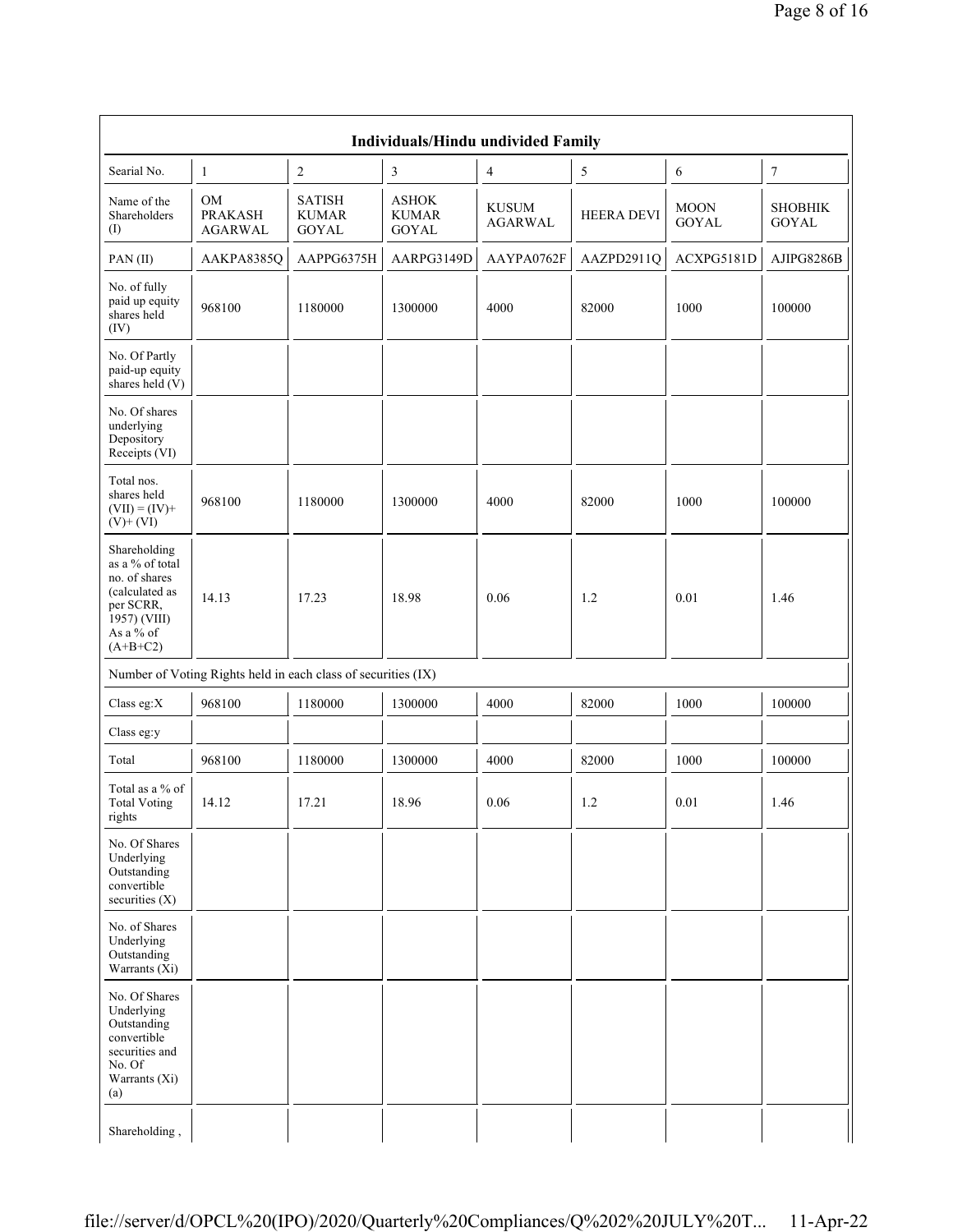| as a %<br>assuming full<br>conversion of<br>convertible<br>securities (as a<br>percentage of<br>diluted share<br>capital) $(XI)$ =<br>$(VII)+(Xi)(a)$<br>As a % of<br>$(A+B+C2)$ | 14.13                                                   | 17.23    | 18.98    | 0.06     | 1.2      | 0.01     | 1.46     |  |
|----------------------------------------------------------------------------------------------------------------------------------------------------------------------------------|---------------------------------------------------------|----------|----------|----------|----------|----------|----------|--|
|                                                                                                                                                                                  | Number of Locked in shares (XII)                        |          |          |          |          |          |          |  |
| No. $(a)$                                                                                                                                                                        |                                                         |          |          |          |          |          |          |  |
| As a % of total<br>Shares held (b)                                                                                                                                               |                                                         |          |          |          |          |          |          |  |
|                                                                                                                                                                                  | Number of Shares pledged or otherwise encumbered (XIII) |          |          |          |          |          |          |  |
| No. $(a)$                                                                                                                                                                        |                                                         |          |          |          |          |          |          |  |
| As a % of total<br>Shares held (b)                                                                                                                                               |                                                         |          |          |          |          |          |          |  |
| Number of<br>equity shares<br>held in<br>dematerialized<br>form $(XIV)$                                                                                                          | 968100                                                  | 1180000  | 1300000  | 4000     | 82000    | 1000     | 100000   |  |
| Reason for not providing PAN                                                                                                                                                     |                                                         |          |          |          |          |          |          |  |
| Reason for not<br>providing PAN                                                                                                                                                  |                                                         |          |          |          |          |          |          |  |
| Shareholder<br>type                                                                                                                                                              | Promoter                                                | Promoter | Promoter | Promoter | Promoter | Promoter | Promoter |  |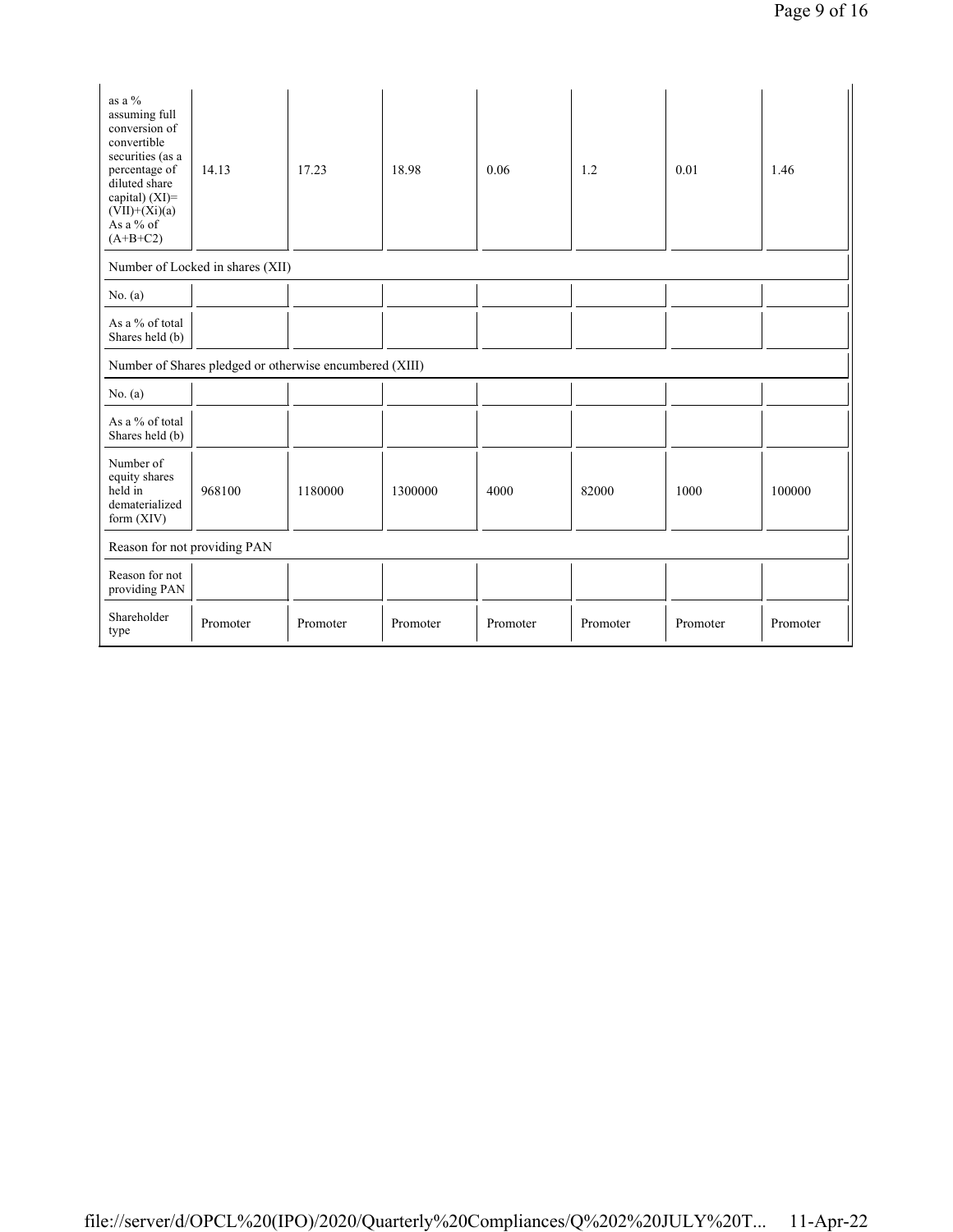|                                                                                                                                                                             | Individuals/Hindu undivided Family                            |                       |  |  |  |  |  |  |  |  |
|-----------------------------------------------------------------------------------------------------------------------------------------------------------------------------|---------------------------------------------------------------|-----------------------|--|--|--|--|--|--|--|--|
| Searial No.                                                                                                                                                                 | 8                                                             |                       |  |  |  |  |  |  |  |  |
| Name of the<br>Shareholders (I)                                                                                                                                             | <b>SHIVAM GOYAL</b>                                           | Click here to go back |  |  |  |  |  |  |  |  |
| PAN(II)                                                                                                                                                                     | ANNPG1516D                                                    | Total                 |  |  |  |  |  |  |  |  |
| No. of fully paid<br>up equity shares<br>$held$ (IV)                                                                                                                        | 200000                                                        | 3835100               |  |  |  |  |  |  |  |  |
| No. Of Partly paid-<br>up equity shares<br>held(V)                                                                                                                          |                                                               |                       |  |  |  |  |  |  |  |  |
| No. Of shares<br>underlying<br>Depository<br>Receipts (VI)                                                                                                                  |                                                               |                       |  |  |  |  |  |  |  |  |
| Total nos. shares<br>held $(VII) = (IV) +$<br>$(V)$ + $(VI)$                                                                                                                | 200000                                                        | 3835100               |  |  |  |  |  |  |  |  |
| Shareholding as a<br>% of total no. of<br>shares (calculated<br>as per SCRR,<br>1957) (VIII) As a<br>% of $(A+B+C2)$                                                        | 2.92                                                          | 55.99                 |  |  |  |  |  |  |  |  |
|                                                                                                                                                                             | Number of Voting Rights held in each class of securities (IX) |                       |  |  |  |  |  |  |  |  |
| Class eg: $X$                                                                                                                                                               | 200000                                                        | 3835100               |  |  |  |  |  |  |  |  |
| Class eg:y                                                                                                                                                                  |                                                               |                       |  |  |  |  |  |  |  |  |
| Total                                                                                                                                                                       | 200000                                                        | 3835100               |  |  |  |  |  |  |  |  |
| Total as a % of<br><b>Total Voting rights</b>                                                                                                                               | 2.92                                                          | 55.95                 |  |  |  |  |  |  |  |  |
| No. Of Shares<br>Underlying<br>Outstanding<br>convertible<br>securities $(X)$                                                                                               |                                                               |                       |  |  |  |  |  |  |  |  |
| No. of Shares<br>Underlying<br>Outstanding<br>Warrants $(X_i)$                                                                                                              |                                                               |                       |  |  |  |  |  |  |  |  |
| No. Of Shares<br>Underlying<br>Outstanding<br>convertible<br>securities and No.<br>Of Warrants (Xi)<br>(a)                                                                  |                                                               |                       |  |  |  |  |  |  |  |  |
| Shareholding, as a<br>% assuming full<br>conversion of<br>convertible<br>securities (as a<br>percentage of<br>diluted share<br>capital) (XI)= (VII)<br>$+(Xi)(a)$ As a % of | 2.92                                                          | 55.99                 |  |  |  |  |  |  |  |  |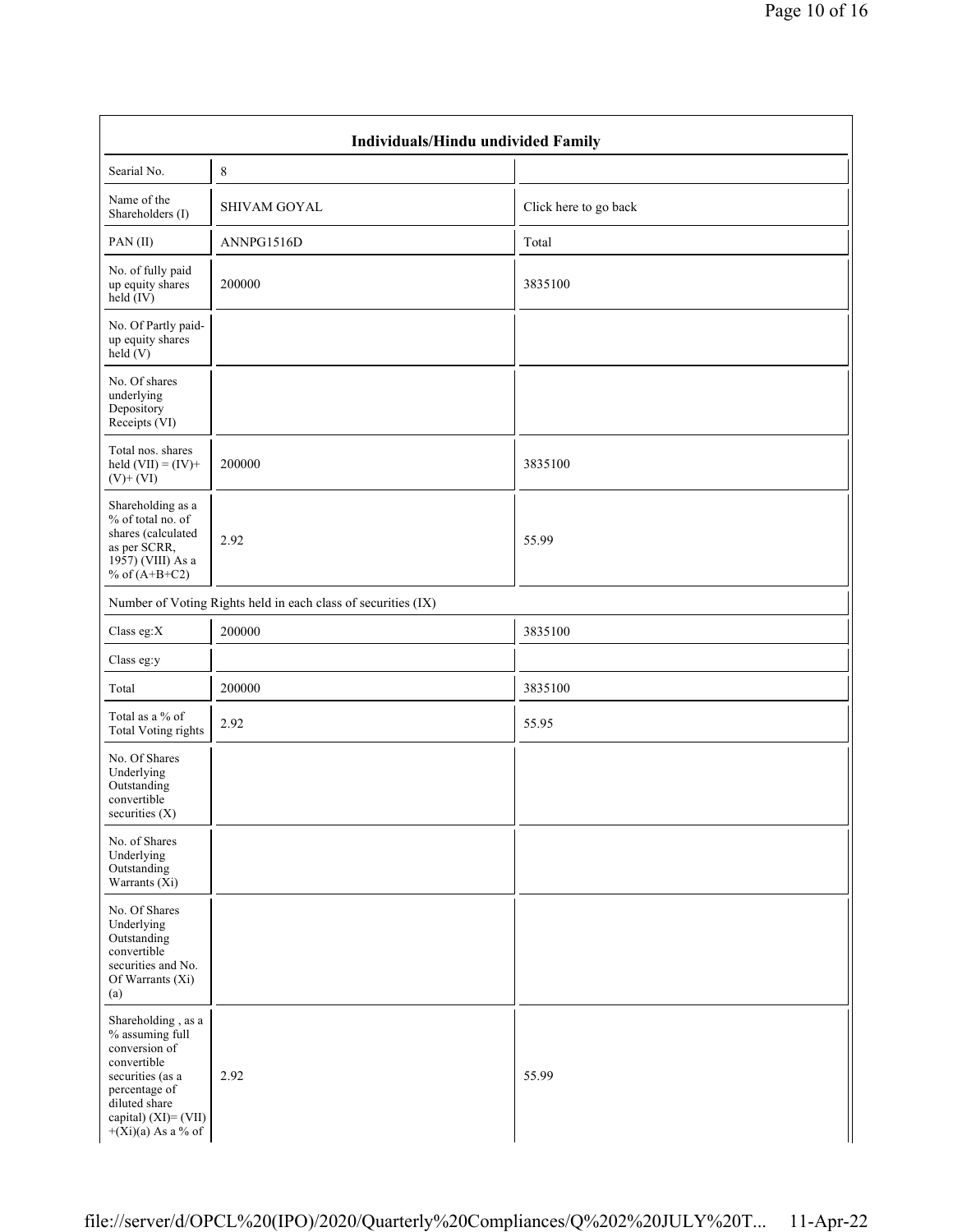| $(A+B+C2)$                                                         |                                                         |         |  |  |  |  |  |
|--------------------------------------------------------------------|---------------------------------------------------------|---------|--|--|--|--|--|
| Number of Locked in shares (XII)                                   |                                                         |         |  |  |  |  |  |
| No. $(a)$                                                          |                                                         |         |  |  |  |  |  |
| As a % of total<br>Shares held (b)                                 |                                                         |         |  |  |  |  |  |
|                                                                    | Number of Shares pledged or otherwise encumbered (XIII) |         |  |  |  |  |  |
| No. $(a)$                                                          |                                                         |         |  |  |  |  |  |
| As a % of total<br>Shares held (b)                                 |                                                         |         |  |  |  |  |  |
| Number of equity<br>shares held in<br>dematerialized<br>form (XIV) | 200000                                                  | 3835100 |  |  |  |  |  |
|                                                                    | Reason for not providing PAN                            |         |  |  |  |  |  |
| Reason for not<br>providing PAN                                    |                                                         |         |  |  |  |  |  |
| Shareholder type                                                   | Promoter                                                |         |  |  |  |  |  |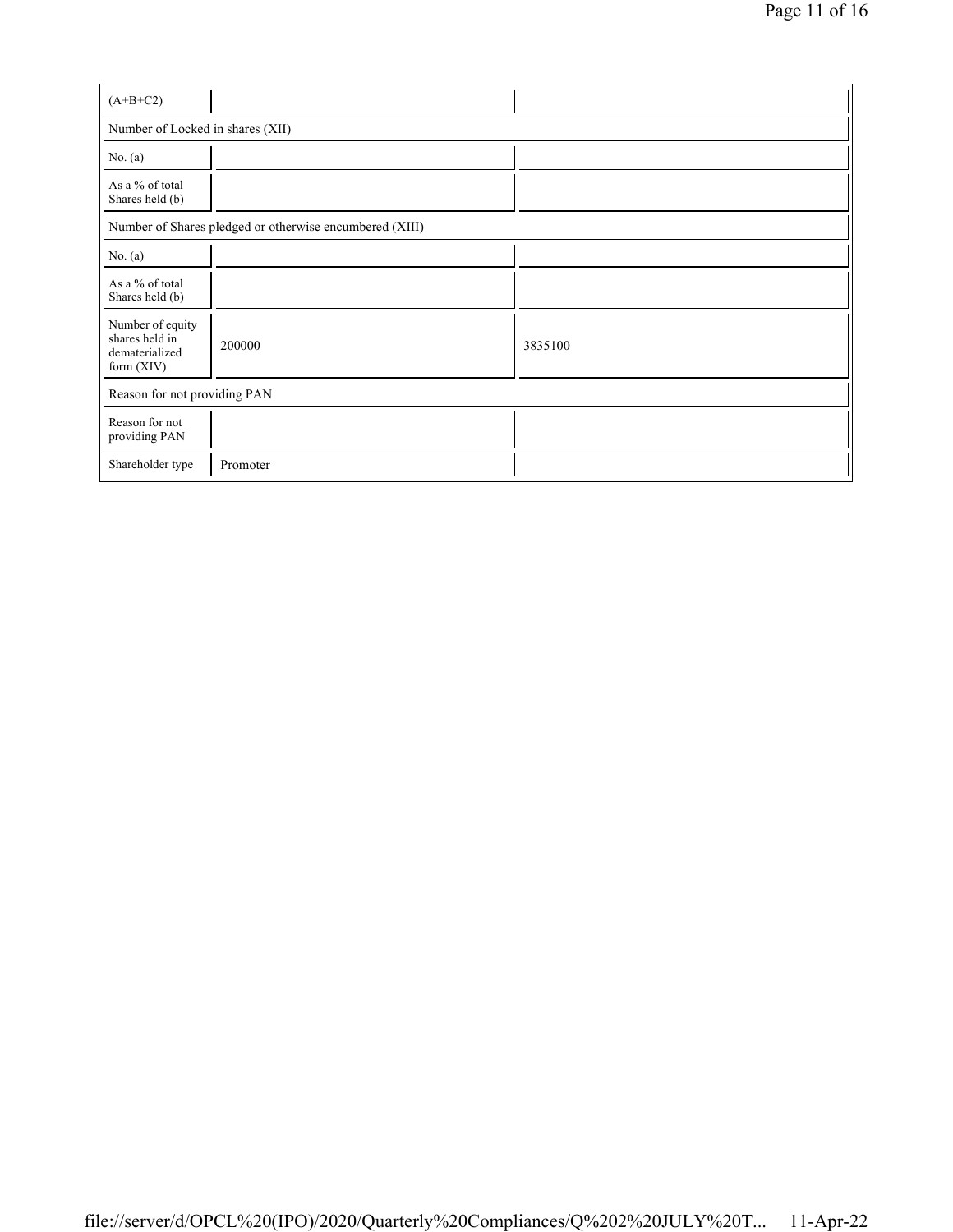| Any Other (specify)                                                                                                  |                                                               |                       |  |  |  |  |  |  |  |
|----------------------------------------------------------------------------------------------------------------------|---------------------------------------------------------------|-----------------------|--|--|--|--|--|--|--|
| Searial No.                                                                                                          | $\mathbf{1}$                                                  |                       |  |  |  |  |  |  |  |
| Category                                                                                                             | Director or Director's Relatives                              | Click here to go back |  |  |  |  |  |  |  |
| Name of the<br>Shareholders (I)                                                                                      | MOHIT GOYAL                                                   |                       |  |  |  |  |  |  |  |
| PAN(II)                                                                                                              | ANNPG1817D                                                    | Total                 |  |  |  |  |  |  |  |
| No. of the<br>Shareholders (I)                                                                                       | $\mathbf{1}$                                                  | 1                     |  |  |  |  |  |  |  |
| No. of fully paid<br>up equity shares<br>held (IV)                                                                   | 50000                                                         | 50000                 |  |  |  |  |  |  |  |
| No. Of Partly paid-<br>up equity shares<br>held (V)                                                                  |                                                               |                       |  |  |  |  |  |  |  |
| No. Of shares<br>underlying<br>Depository<br>Receipts (VI)                                                           |                                                               |                       |  |  |  |  |  |  |  |
| Total nos. shares<br>held $(VII) = (IV) +$<br>$(V)$ + $(VI)$                                                         | 50000                                                         | 50000                 |  |  |  |  |  |  |  |
| Shareholding as a<br>% of total no. of<br>shares (calculated<br>as per SCRR,<br>1957) (VIII) As a<br>% of $(A+B+C2)$ | 0.73                                                          | 0.73                  |  |  |  |  |  |  |  |
|                                                                                                                      | Number of Voting Rights held in each class of securities (IX) |                       |  |  |  |  |  |  |  |
| Class eg: X                                                                                                          | 50000                                                         | 50000                 |  |  |  |  |  |  |  |
| Class eg:y                                                                                                           |                                                               |                       |  |  |  |  |  |  |  |
| Total                                                                                                                | 50000                                                         | 50000                 |  |  |  |  |  |  |  |
| Total as a % of<br>Total Voting rights                                                                               | 0.73                                                          | 0.73                  |  |  |  |  |  |  |  |
| No. Of Shares<br>Underlying<br>Outstanding<br>convertible<br>securities (X)                                          |                                                               |                       |  |  |  |  |  |  |  |
| No. of Shares<br>Underlying<br>Outstanding<br>Warrants $(X_i)$                                                       |                                                               |                       |  |  |  |  |  |  |  |
| No. Of Shares<br>Underlying<br>Outstanding<br>convertible<br>securities and No.<br>Of Warrants (Xi)<br>(a)           |                                                               |                       |  |  |  |  |  |  |  |
| Shareholding, as a<br>% assuming full<br>conversion of                                                               |                                                               |                       |  |  |  |  |  |  |  |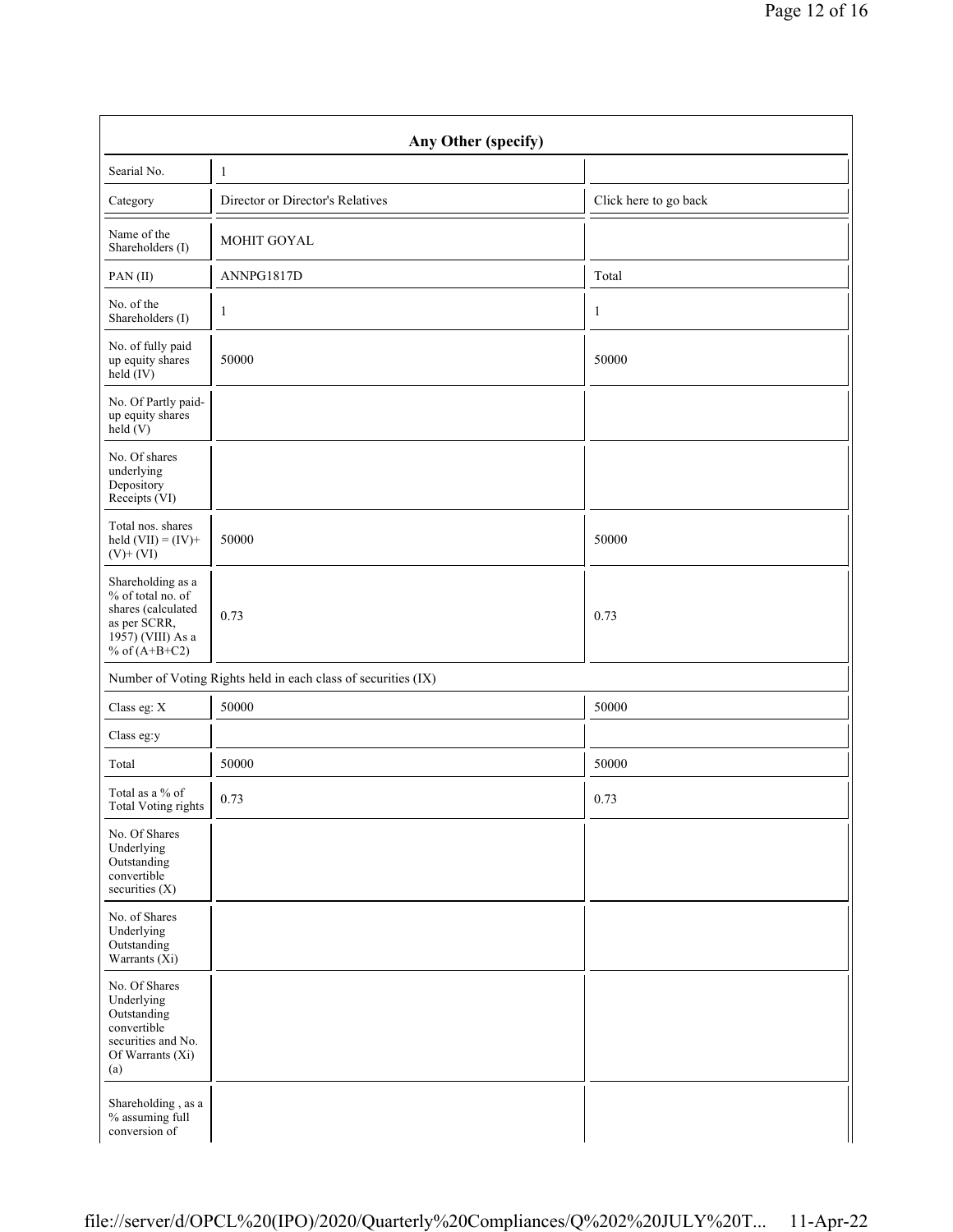| convertible<br>securities (as a<br>percentage of<br>diluted share<br>capital) $(XI) = (VII)$<br>$+(X)$ As a % of<br>$(A+B+C2)$ | 0.73     | 0.73  |  |  |  |  |
|--------------------------------------------------------------------------------------------------------------------------------|----------|-------|--|--|--|--|
| Number of Locked in shares (XII)                                                                                               |          |       |  |  |  |  |
| No. $(a)$                                                                                                                      |          |       |  |  |  |  |
| As a % of total<br>Shares held (b)                                                                                             |          |       |  |  |  |  |
| Number of Shares pledged or otherwise encumbered (XIII)                                                                        |          |       |  |  |  |  |
| No. $(a)$                                                                                                                      |          |       |  |  |  |  |
| As a % of total<br>Shares held (b)                                                                                             |          |       |  |  |  |  |
| Number of equity<br>shares held in<br>dematerialized<br>form (XIV)                                                             | 50000    | 50000 |  |  |  |  |
| Reason for not providing PAN                                                                                                   |          |       |  |  |  |  |
| Reason for not<br>providing PAN                                                                                                |          |       |  |  |  |  |
| Shareholder type                                                                                                               | Promoter |       |  |  |  |  |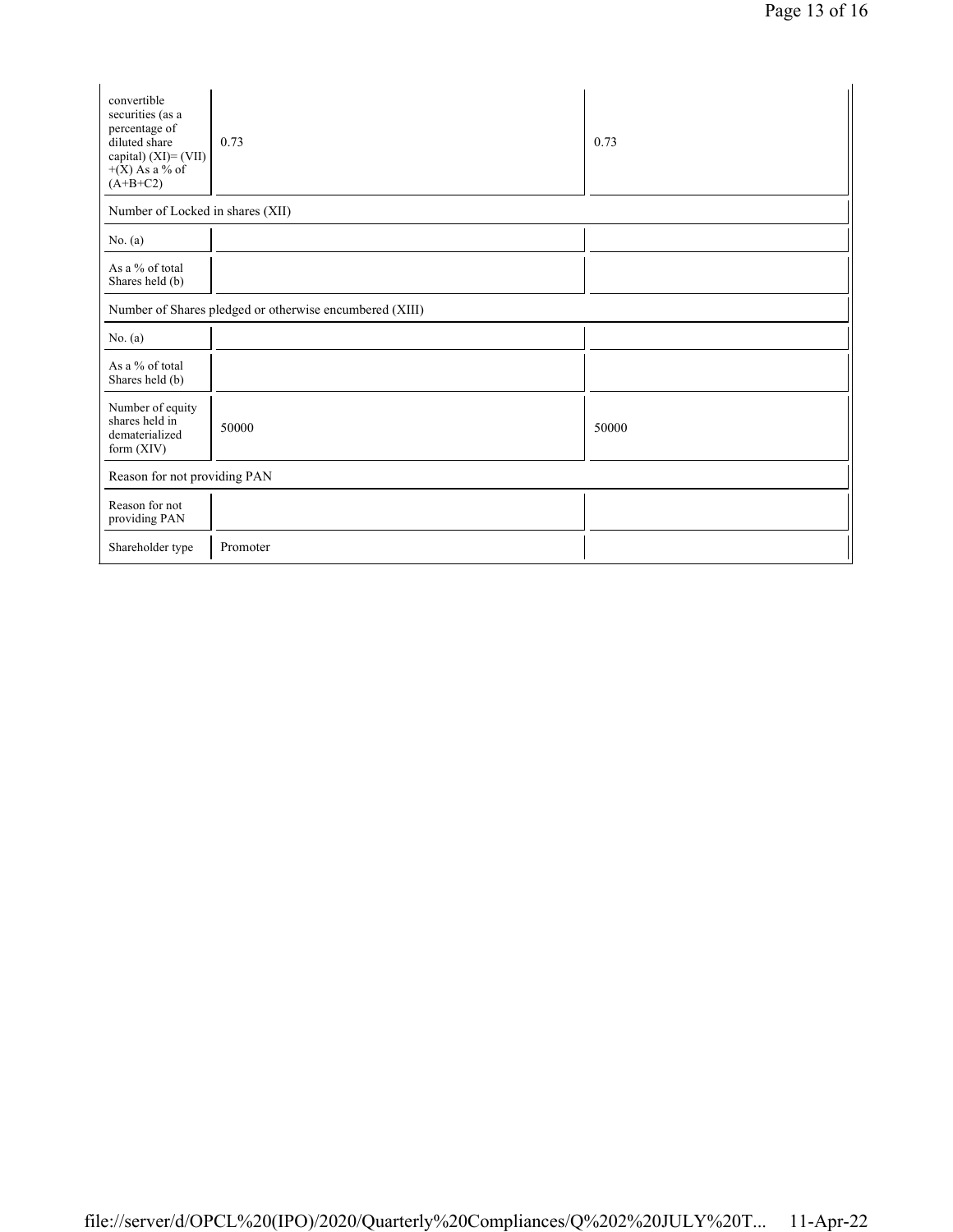| Any Other (specify)                                                                                                  |                                                               |                  |                            |                          |  |  |  |
|----------------------------------------------------------------------------------------------------------------------|---------------------------------------------------------------|------------------|----------------------------|--------------------------|--|--|--|
| Searial No.                                                                                                          | $\mathbf{1}$                                                  | $\boldsymbol{2}$ | 3                          |                          |  |  |  |
| Category                                                                                                             | <b>Bodies Corporate</b>                                       | <b>HUF</b>       | <b>Bodies</b><br>Corporate |                          |  |  |  |
| Category / More<br>than 1 percentage                                                                                 | More than 1 percentage of shareholding                        | Category         | Category                   |                          |  |  |  |
| Name of the<br>Shareholders (I)                                                                                      | RAJARAM SOFTWARE SOLUTIONS PRIVATE<br><b>LIMITED</b>          |                  |                            | Click here to go<br>back |  |  |  |
| PAN(II)                                                                                                              | AADCR1875J                                                    |                  |                            | Total                    |  |  |  |
| No. of the<br>Shareholders (I)                                                                                       | $\mathbf{1}$                                                  | $\tau$           | $\overline{2}$             | 9                        |  |  |  |
| No. of fully paid<br>up equity shares<br>$\text{held}(\text{IV})$                                                    | 2344900                                                       | 55000            | 25000                      | 80000                    |  |  |  |
| No. Of Partly paid-<br>up equity shares<br>held(V)                                                                   |                                                               |                  |                            |                          |  |  |  |
| No. Of shares<br>underlying<br>Depository<br>Receipts (VI)                                                           |                                                               |                  |                            |                          |  |  |  |
| Total nos. shares<br>held $(VII) = (IV) +$<br>$(V)$ + $(VI)$                                                         | 2344900                                                       | 55000            | 25000                      | 80000                    |  |  |  |
| Shareholding as a<br>% of total no. of<br>shares (calculated<br>as per SCRR,<br>1957) (VIII) As a<br>% of $(A+B+C2)$ | 34.23                                                         | 0.8              | 0.36                       | 1.16                     |  |  |  |
|                                                                                                                      | Number of Voting Rights held in each class of securities (IX) |                  |                            |                          |  |  |  |
| Class eg: X                                                                                                          | 2344900                                                       | 55000            | 25000                      | 80000                    |  |  |  |
| Class eg:y                                                                                                           |                                                               |                  |                            |                          |  |  |  |
| Total                                                                                                                | 2344900                                                       | 55000            | 25000                      | 80000                    |  |  |  |
| Total as a % of<br>Total Voting rights                                                                               | 34.21                                                         | $0.8\,$          | 0.36                       | 1.16                     |  |  |  |
| No. Of Shares<br>Underlying<br>Outstanding<br>convertible<br>securities (X)                                          |                                                               |                  |                            |                          |  |  |  |
| No. of Shares<br>Underlying<br>Outstanding<br>Warrants $(X_i)$                                                       |                                                               |                  |                            |                          |  |  |  |
| No. Of Shares<br>Underlying<br>Outstanding<br>convertible<br>securities and No.<br>Of Warrants (Xi)<br>(a)           |                                                               |                  |                            |                          |  |  |  |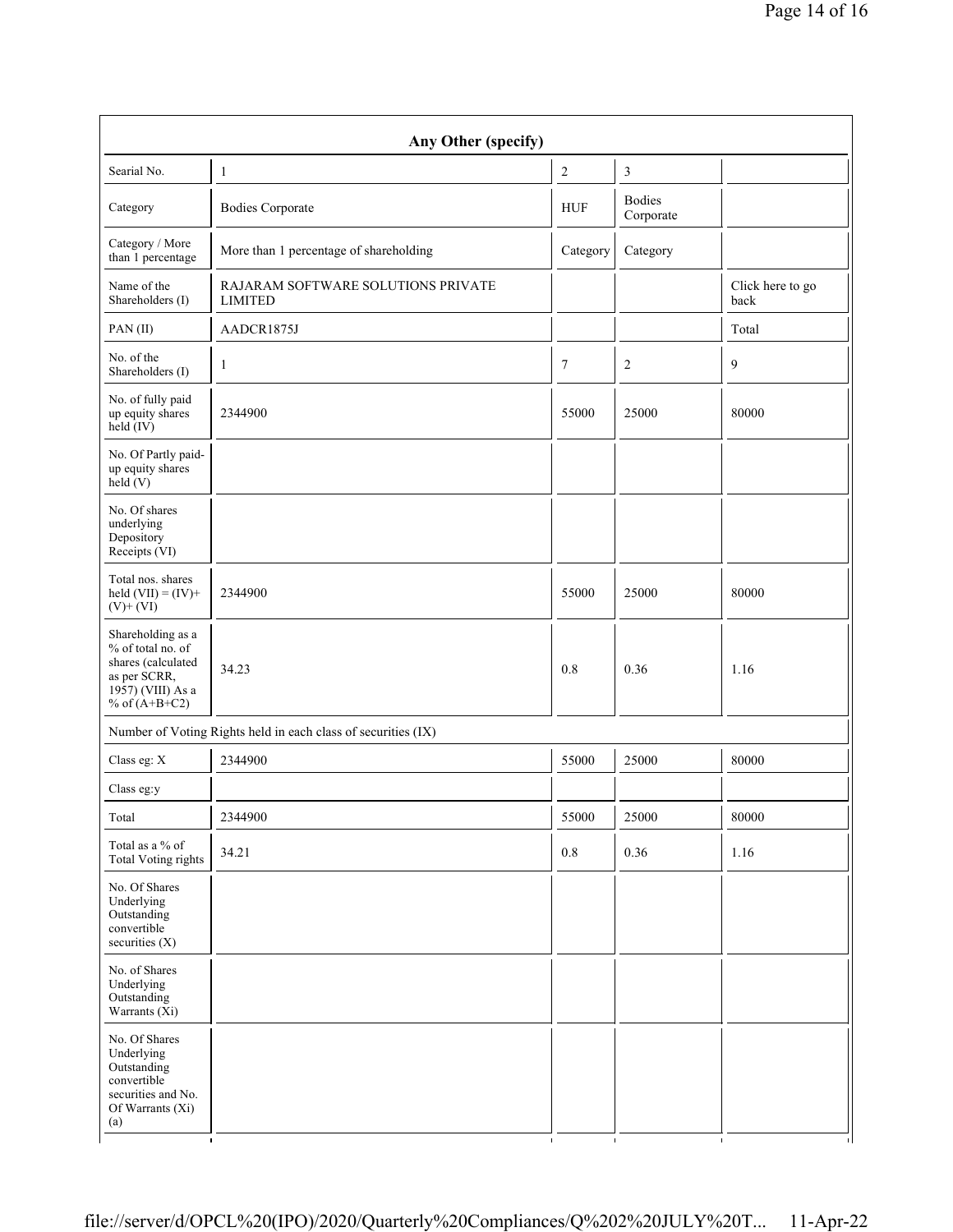| Shareholding, as a<br>% assuming full<br>conversion of<br>convertible<br>securities (as a<br>percentage of<br>diluted share<br>capital) $(XI) = (VII)$<br>$+(X)$ As a % of<br>$(A+B+C2)$ | 34.23   | 0.8   | 0.36  | 1.16  |  |  |
|------------------------------------------------------------------------------------------------------------------------------------------------------------------------------------------|---------|-------|-------|-------|--|--|
| Number of Locked in shares (XII)                                                                                                                                                         |         |       |       |       |  |  |
| No. $(a)$                                                                                                                                                                                |         |       |       |       |  |  |
| As a % of total<br>Shares held (b)                                                                                                                                                       |         |       |       |       |  |  |
| Number of equity<br>shares held in<br>dematerialized<br>form $(XIV)$                                                                                                                     | 2344900 | 55000 | 25000 | 80000 |  |  |
| Reason for not providing PAN                                                                                                                                                             |         |       |       |       |  |  |
| Reason for not<br>providing PAN                                                                                                                                                          |         |       |       |       |  |  |